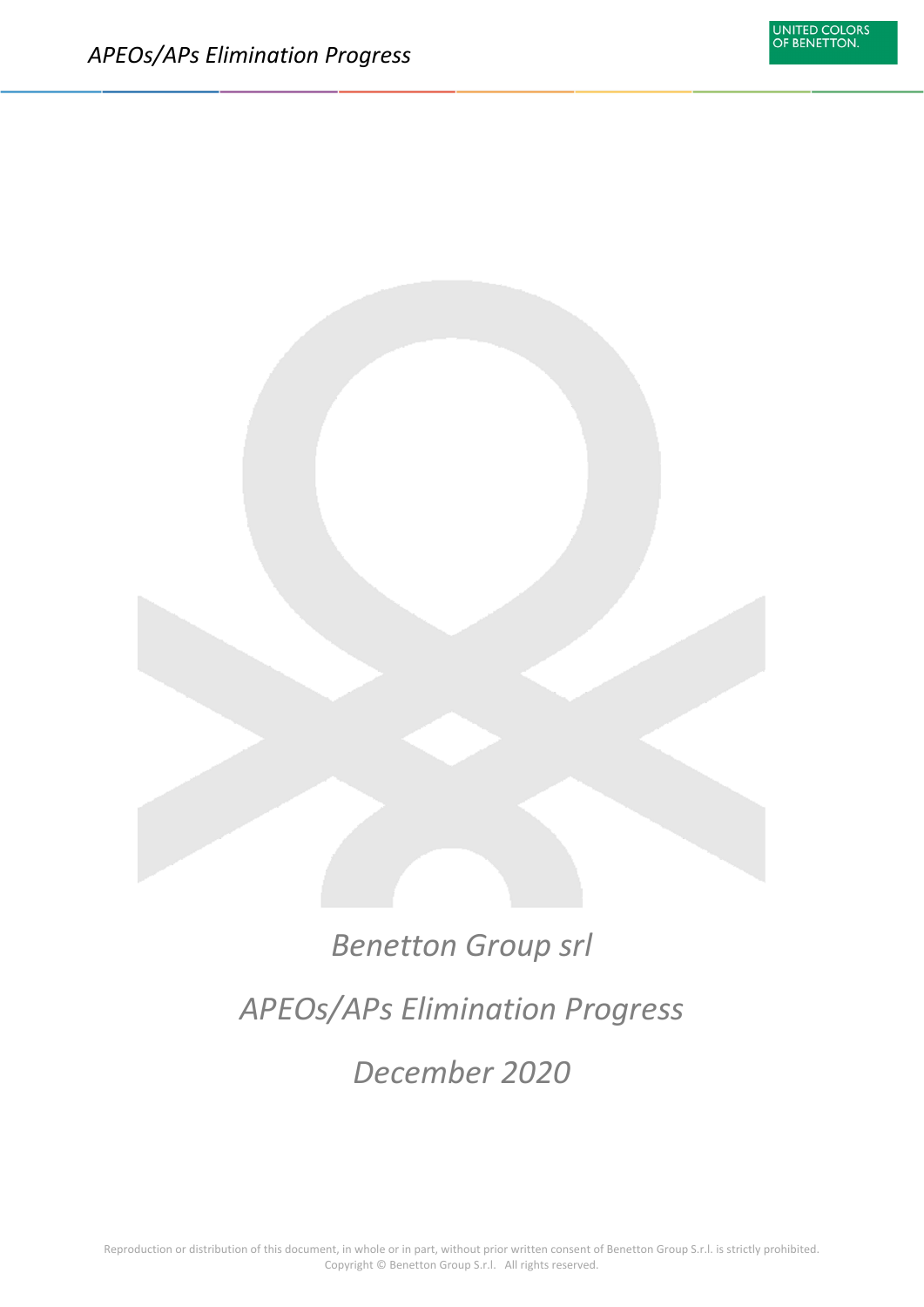#### Index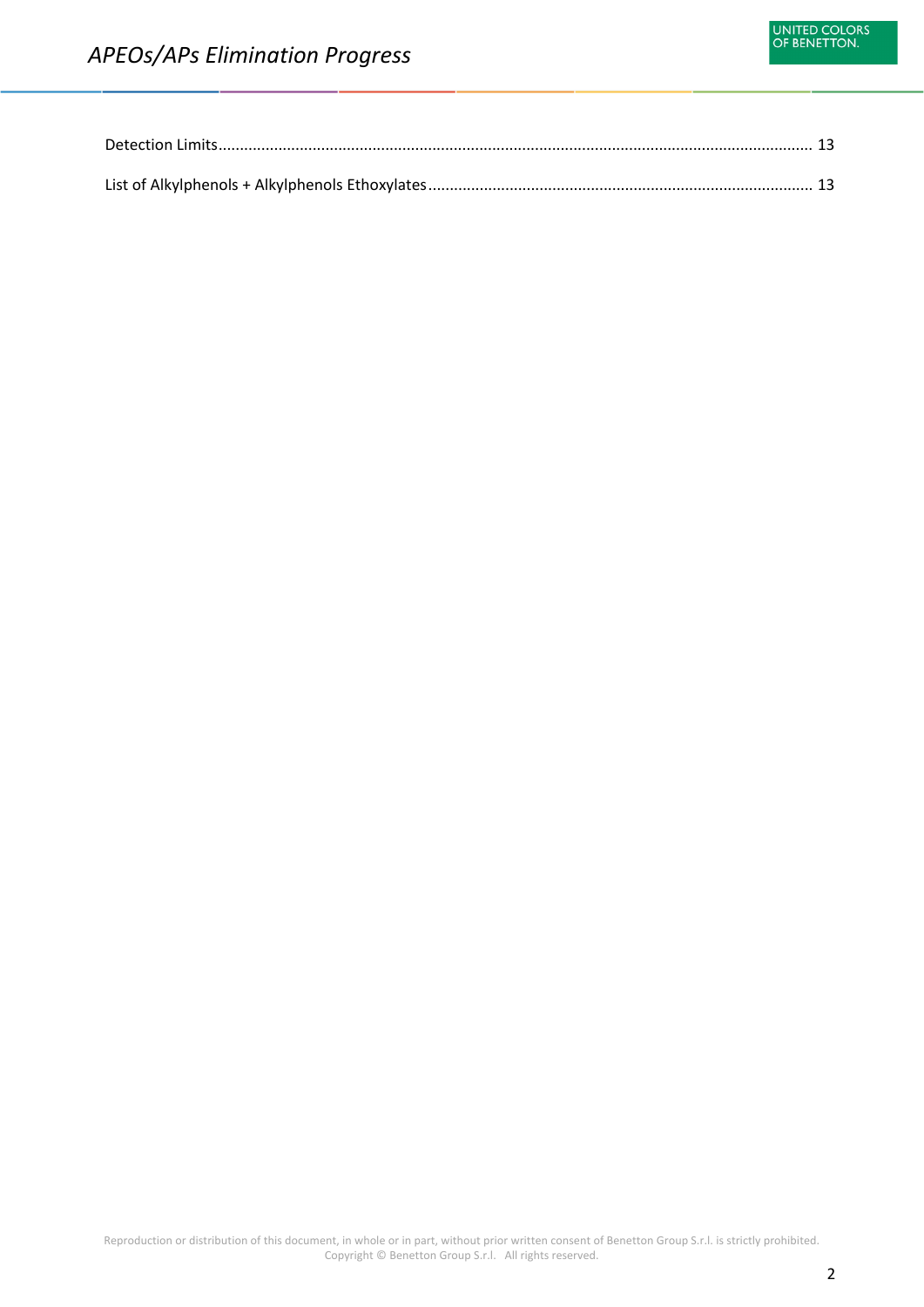## <span id="page-3-0"></span>*Introduction, scope and purpose*

As part of its zero discharges pledge, Benetton Group (Benetton) is committed to completely eliminating all Alkylphenol Ethoxylates (APEOs ) from all its products and processes.

The scope and purpose have been declared in the **Benetton Group's Detox Commitment to zero discharges**<sup>[1](#page-3-5)</sup>. An investigation into the level of compliance with the **Benetton Group's RSL<sup>[2](#page-3-6)</sup> has begun and has led to more** stringent/exacting contracts with suppliers that call a progressive reduction of APEOs while aiming for their complete elimination. We are working in partnership with the supply-chain and other textile's global leaders to move quickly towards finding alternatives to APEOs. The result will be ensured by a rigorous system of controls to check for possible traces in the supply-chain.

## <span id="page-3-1"></span>*Foreword, Concept and Background*

#### <span id="page-3-2"></span>*What are APEOs?*

Alkylphenol Ethoxylates (APEOs) are included in the group of non-ionic surfactants that have an emulsifying and dispersing action; they have good wetting, penetration, emulsification, dispersion, solubilizing and washing characteristics.

This makes them suitable for a very large variety of applications: they have been used for over 50 years in a wide variety of products.

In the textile industry, they are commonly used in spinning oils, detergents and as a scouring, coating or wetting agents, softeners, in printing pastes, in adhesives and in dyeing as dispersing agents.

The most important APEOs for the textile industry are the Nonylphenol Ethoxylates (NPEOs) and the Octylphenol Ethoxylates (OPEOs). NPEOs represent the largest share of produced APEOs.

#### <span id="page-3-3"></span>*Difference between APEOs and APs*

Nonylphenol ethoxylates (NPEOs) and Octylphenol ethoxylates (OPEOs) break down into a toxic, persistent and bioaccumulative forms called Nonylphenol (NP) and Octylphenol (OP), respectively, and they belong to the Alkylphenols (APs) class of substances.

Biodegradation of NPEOs into NP is the main source of NP in the environment.

For greater convenience in the prosecution only APEOs will be mentioned but also APs group has to be considered by the same standard.

#### <span id="page-3-4"></span>*Legislation*

Legislation around the world restricts the use of some APEOs and APs.

Pending legislation in the European Union aims to restrict their use in textile products.

Benetton Groups has banned the use of APs and APEOs in manufacturing process and all its products.

<span id="page-3-5"></span><sup>&</sup>lt;sup>1</sup> http://assets.benettongroup.com/wp-content/uploads/2016/05/Benetton Group Detox Commitment.pdf

<span id="page-3-6"></span><sup>&</sup>lt;sup>2</sup> http:// http://assets.benettongroup.com/wp-content/uploads/2017/09/2017-Benetton-RSL\_en.pdf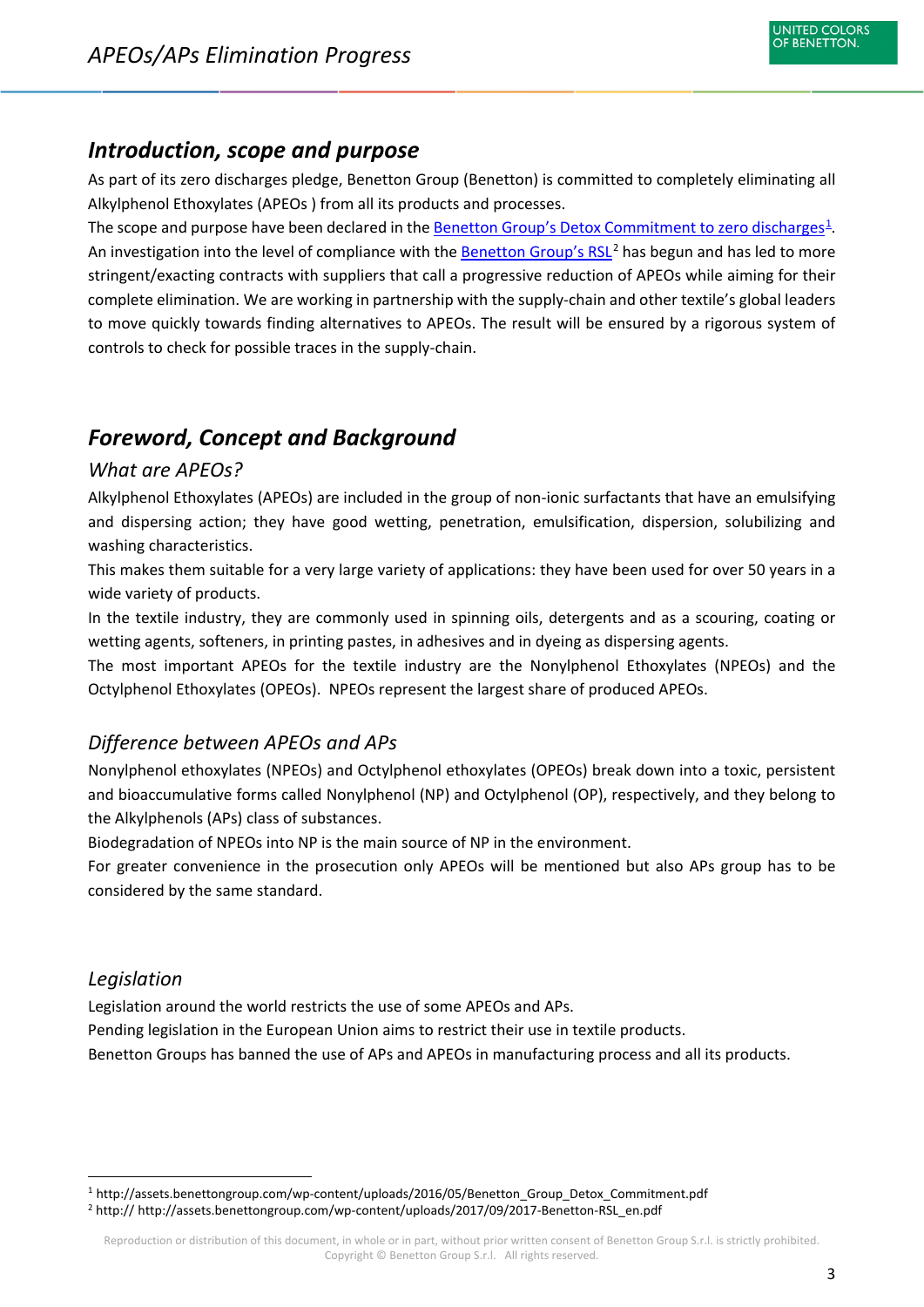#### <span id="page-4-0"></span>*Safer NPEOs Alternatives*

The following substances have been identified as examples of safer NPEOs alternatives by the U.S. Environmental Protection Agency Design for the Environment Program.

| 68439-46-3 | C9-11 alcohols, ethoxylated (6EO)                                              |
|------------|--------------------------------------------------------------------------------|
| 68131-39-5 | C12-15 alcohols, ethoxylated (9EO)                                             |
| 64366-70-7 | Oxirane, methyl-, polymer with oxirane, mono(2-ethylhexyl ether); Ecosurf EH-9 |
| 68515-73-1 | Glucopyranose, oligomeric, decyl octyl glycosides                              |
| 68411-30-3 | Benzenesulfonic acid, C10-13-alkyl derivs., sodium salt                        |
| 151-21-3   | Sodium lauryl sulfate                                                          |
| 9004-82-4  | Polyoxy(1,2-ethanediyl), alpha-sulfo-omegadodecyloxy-, sodium salt             |
| 1338-41-6  | Sorbitan monostearate                                                          |

They may be suitable for suppliers production needs. Any chosen alternative must be Benetton RSL compliant.

Additional information about these alternatives is available at the following link: <http://www.epa.gov/dfe/pubs/projects/npe/aa-for-NPEs-final-version5-3-12.pdf>

#### <span id="page-4-1"></span>*Safer NPs Alternatives*

Calcium/zinc stabilizers containing no NP-based antioxidants are considered safer NPs alternatives and they are available on the market.

Benetton furthermore encourage its supply chain to keep visiting ZDHC website, in which fact sheets on [NPEOs](http://www.roadmaptozero.com/fileadmin/layout/media/downloads/en/NPEO.pdf)<sup>[3](#page-4-2)</sup> and [NPs](http://www.roadmaptozero.com/fileadmin/layout/media/downloads/en/NP.pdf)<sup>[4](#page-4-3)</sup>, and some others are always available and updated.

<span id="page-4-2"></span> <sup>3</sup> http://www.roadmaptozero.com/fileadmin/layout/media/downloads/en/NPEO.pdf

<span id="page-4-3"></span><sup>4</sup> http://www.roadmaptozero.com/fileadmin/layout/media/downloads/en/NP.pdf

Reproduction or distribution of this document, in whole or in part, without prior written consent of Benetton Group S.r.l. is strictly prohibited. Copyright © Benetton Group S.r.l. All rights reserved.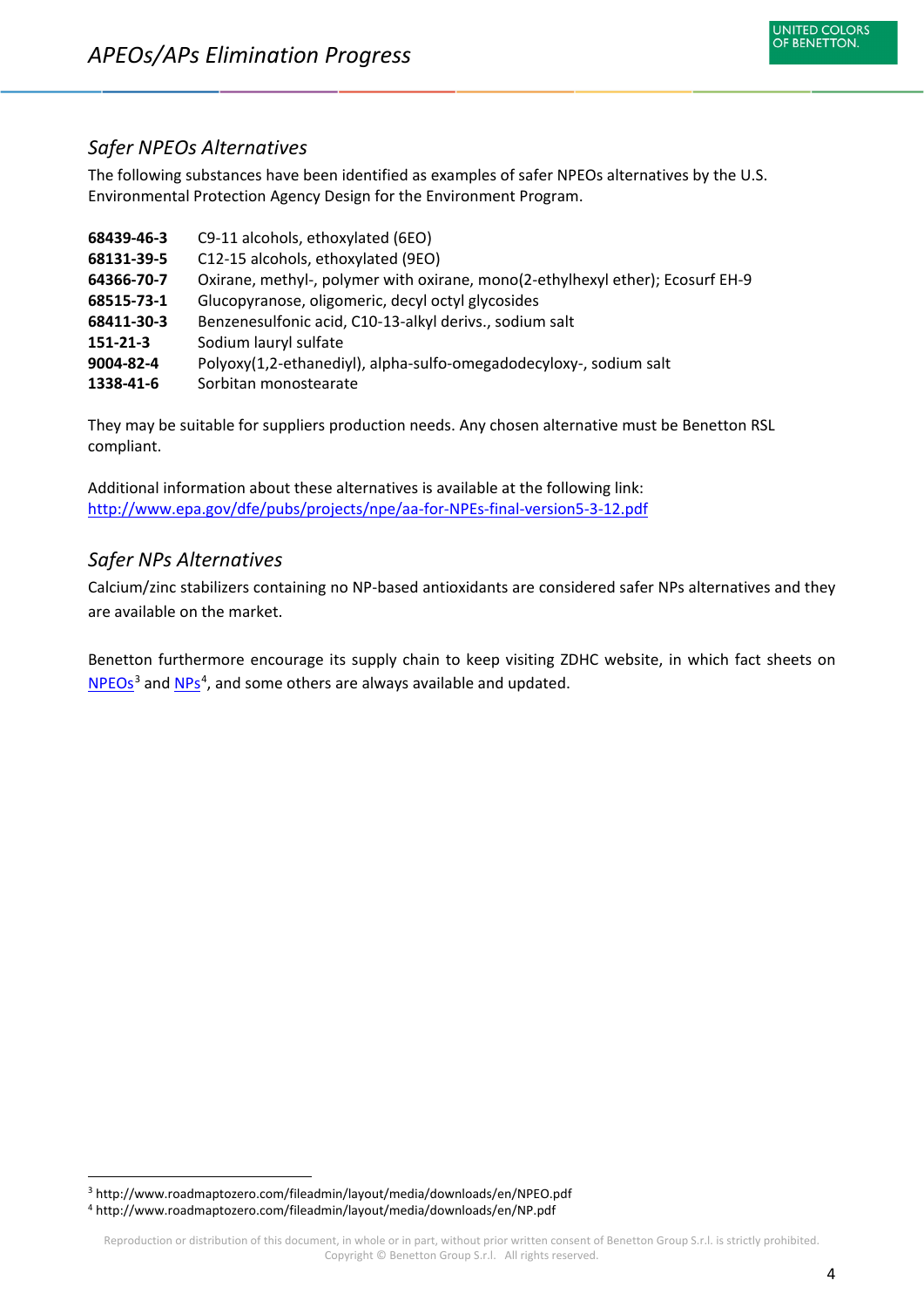

## <span id="page-5-0"></span>*Progress and Achievements*

#### <span id="page-5-1"></span>*What Benetton Group is doing*

Since January 2011, Benetton Group began testing its products to verify compliance within REACH<sup>[5](#page-5-2)</sup> (*Registration, Evaluation, Authorization and Restriction of Chemicals*) limits.

At that time APEOs were regulated by a Benetton Group's internal document that - to coincide with the signing of Detox Commitment 2013 - converged into the Restricted Substances List (RSL).

Screening methodology on APEOs, as well as verification of other chemicals on products, are well defined by a calculation tool based on recognized statistical methods and on suppliers basis. Annually thousands of tests are conducted on raw materials, semi-finished and finished goods.

Benetton Group's progresses and achievements on APEO elimination are schematized in Figure 1.





<span id="page-5-2"></span> <sup>5</sup> https://echa.europa.eu/EN/regulations/reach/

Reproduction or distribution of this document, in whole or in part, without prior written consent of Benetton Group S.r.l. is strictly prohibited. Copyright © Benetton Group S.r.l. All rights reserved.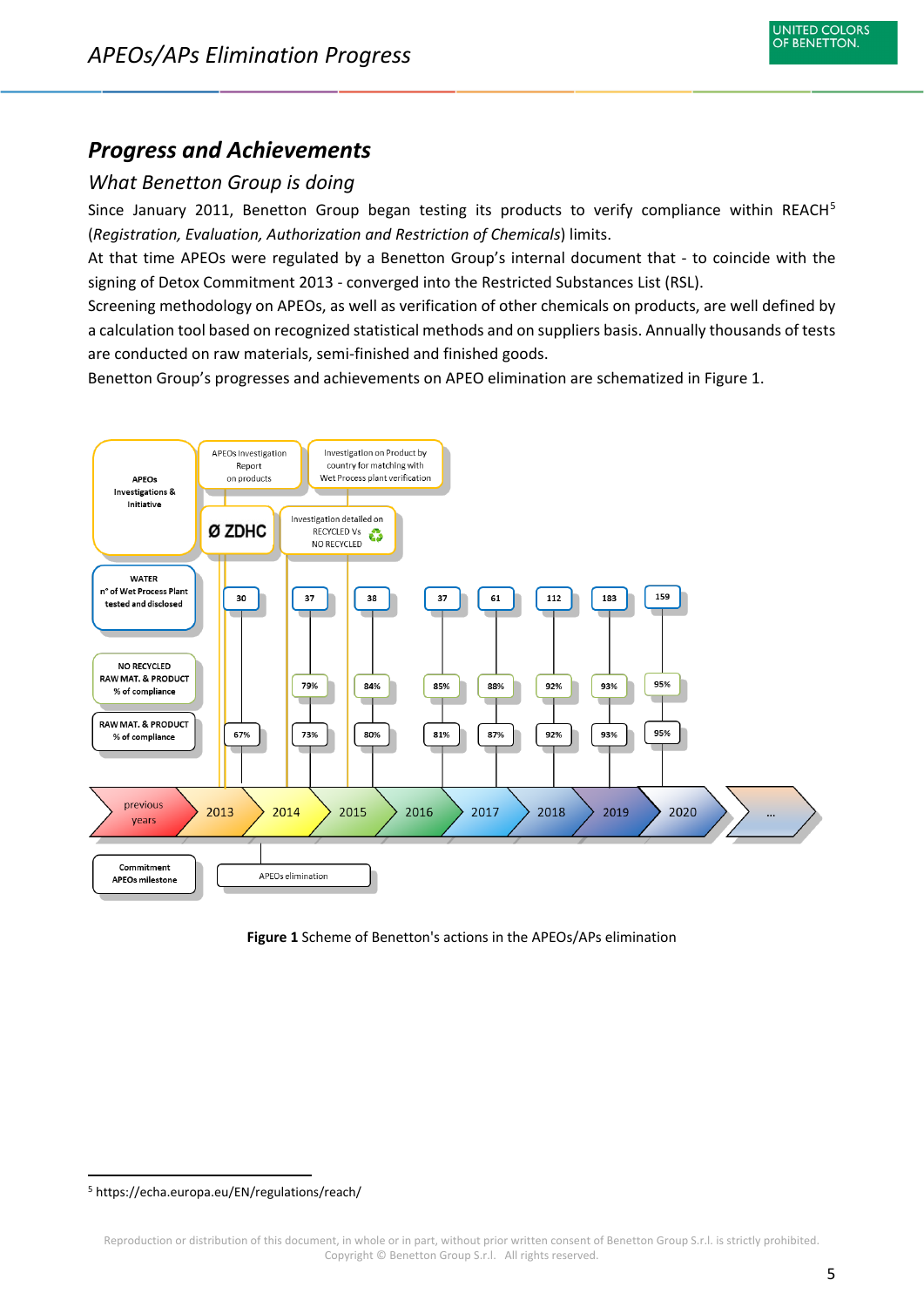#### <span id="page-6-0"></span>*The latest year*

<span id="page-6-1"></span>*2020* – In spite of the increasing compliance result, Benetton is not giving up on the goal to completely eliminate APEOs/APs and it continues monitoring its production processes to achieve it.

By considering that the global production was completely stopped for some months due the Covid-19 pandemic, a big number of wet process plants has been verified through the Benetton's Detox Programme. More than 150 facilities, in fact, performed both wastewater tests (according to the ZDHC Wastewater Guideline) and assessments on chemical management, work practice, environmental permits, sustainable resource use, emission etc. (by filling the Higg FEM).

Concerning products, the total number of test performed during 2020 is 1608 and they refer to 14 countries: BANGLADESH, CHINA, CROATIA, EGYPT, HONG KONG, INDIA, ITALY, LAOS, PORTUGAL, SPAIN, THAILAND, TUNISIA, TURKEY and UKRAINE.

Results show the total compliance is almost reached: detected values are very low and this is the reason why they could be ascribed to unintentional use of these substances.

#### <span id="page-6-2"></span>*The experience during the years*

<span id="page-6-3"></span>*2013* – Throughout 2013, Benetton kept on testing, looking at compliance verification based on the new Benetton RSL, which had issued in January. For the first time, the APEOs limits were not legally binding but much more restrictive as result of a voluntary action.

*In June 2013*, Benetton joined the [Zero Discharge of Hazardous Chemicals](http://www.roadmaptozero.com/)  [\(ZDHC\) Programme](http://www.roadmaptozero.com/)<sup>[6](#page-6-4)</sup>, to cooperate with other leading brands and retailers committed to the 2020 target of eliminating hazardous chemicals from the textile industry.



*In July 2013*, Benetton Groups made an APEOs' [Investigation Report](http://assets.benettongroup.com/wp-content/uploads/2016/05/Benetton_APEO_Investigation.pdf)<sup>[7](#page-6-5)</sup> that brought to light that there was an important percentage of no-compliance relating to the fabrics including "recycled materials".

Committed to the "right to know" principle, in 2013 Benetton also began testing discharges of hazardous chemicals into water used in the Wet Process plants within its supply-chain. Sampling and tests were conducted by independent and accredited third-party laboratories and results are disclosed in [Benetton's](http://www.benettongroup.com/sustainability/detox/wet-process/water-test-results/)  [web site](http://www.benettongroup.com/sustainability/detox/wet-process/water-test-results/)<sup>[8](#page-6-6)</sup> for each facility. Concerning the Chinese plants, results are also disclosed on the online platform of the Institute of Public and Environmental Affairs (IPE). The list of Chinese plants with their respective IPE link is also published in the **Benetton's website**<sup>[9](#page-6-7)</sup>.

Consistently with the finding, Benetton noticed some of its suppliers that were been found "positive to APEOs" requesting to immediately only use APEO-free chemicals (where "free" means zero).

Acting consistently, Benetton appointed a third party-auditor to carry out environmental audits, the goal being raise awareness among suppliers of the importance of using chemicals correctly, safeguarding the environment and protecting resources.

<span id="page-6-4"></span> <sup>6</sup> http://www.roadmaptozero.com/

<span id="page-6-5"></span><sup>7</sup> http://assets.benettongroup.com/wp-content/uploads/2016/05/Benetton\_APEO\_Investigation.pdf

<span id="page-6-6"></span><sup>8</sup> http://www.benettongroup.com/sustainability/detox/wet-process/water-test-results/

<span id="page-6-7"></span><sup>9</sup> http://www.benettongroup.com/sustainability/detox/wet-process/ipe-disclosure/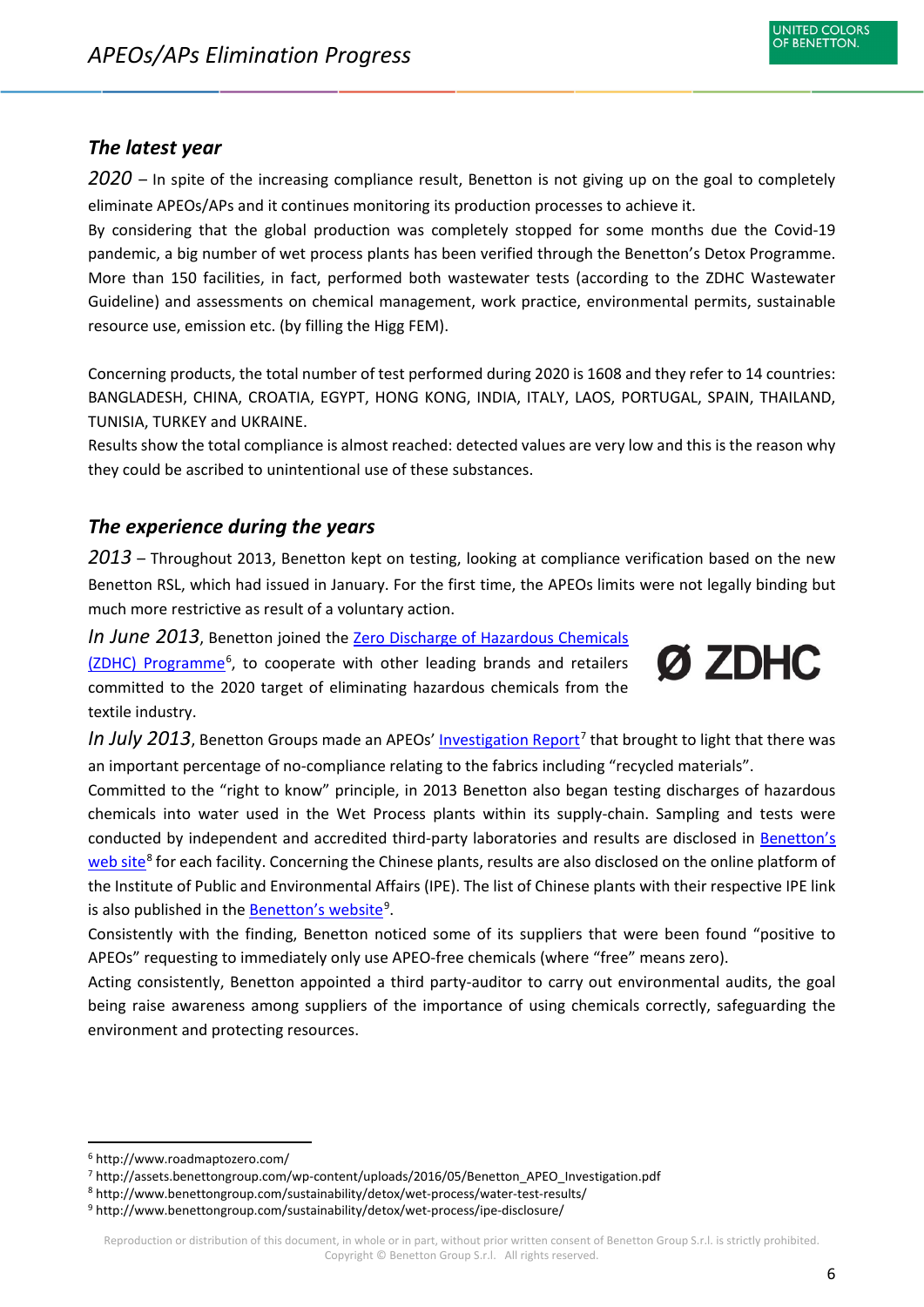<span id="page-7-0"></span>*2014* - Aware of recycling's important contribution to environmental protection – in terms of saving energy, reducing water consumption, and reusing raw materials - otherwise used for producing new materials and recognizing that using **recycled materials** in fabrics helps in the preservation of global climate, since 2014 Benetton has been looking closely at recycling and studying in depth the impact recycled materials have on the fabrics that use them.



**NITED COLORS** OF BENETTON.

The consequent decision has been the identification of the materials containing "any percentage of recycled", keeping them separate in the reporting to highlight the different levels of compliance between "materials containing recycled" Vs "materials not containing recycled".

<span id="page-7-1"></span>*2015* - Wanting to make further enquiries in order to identify the source of APEOs contamination, in 2015 Benetton began to consider also the country of origins of the fabrics it uses. In this way, any issues can be directly cross-checked with results of the local water test investigation.

<span id="page-7-2"></span>*2016* – To reach the goal of total elimination, Benetton continues the APEOs/APs investigation in all its products and processes. In 2016 Benetton's most important supplier OLIMPIAS Group s.r.l. - with its 6 facilities located in 4 different countries of EMEA (Croatia, Italy, Serbia and Tunisia) – has been submitted to the tests.

Furthermore, OLIMPIAS Group s.r.l. is the project leader of [WASATEX](http://wasatex.eu/)<sup>10</sup>; this project, supported by the European Union, aims to get water reusable into industrial production cycle through wastewater treatment



considering it a prerequisite for reducing the environmental impact of industrial processes.

Regarding wet process plants, verifications have been conducted by third parties not only in Europe but also in many other countries, such as India and China.

More than 1000 tests on products have been performed in 20 countries.

<span id="page-7-3"></span>*2017* – Benetton decided to adopt the ZDHC Wastewater Guideline, thanks to which the number of verified wet process plants increased more than 50% compared to the previous year.

In line with the trend started in 2013, also in 2017 compliance result continued to increase, therefore in September 2017, Benetton Group decided to make a new challenge halving in its RSL the limit values of NP, OP and APEOs in products, including also some additional compounds such as Pentylphenol (PP) and the Heptylphenol (HP).



<span id="page-7-4"></span>*2018* – With the adoption of the ZDHC Wastewater Guideline and the Higg FEM, the number of verified wet process plants continued increasing also in 2018. Concerning products, 1451 tests have been performed during this year and their results show the continuous growing of compliance percentage, in line with the historical trend started in 2013.

<span id="page-7-5"></span> <sup>10</sup> http://wasatex.eu

Reproduction or distribution of this document, in whole or in part, without prior written consent of Benetton Group S.r.l. is strictly prohibited. Copyright © Benetton Group S.r.l. All rights reserved.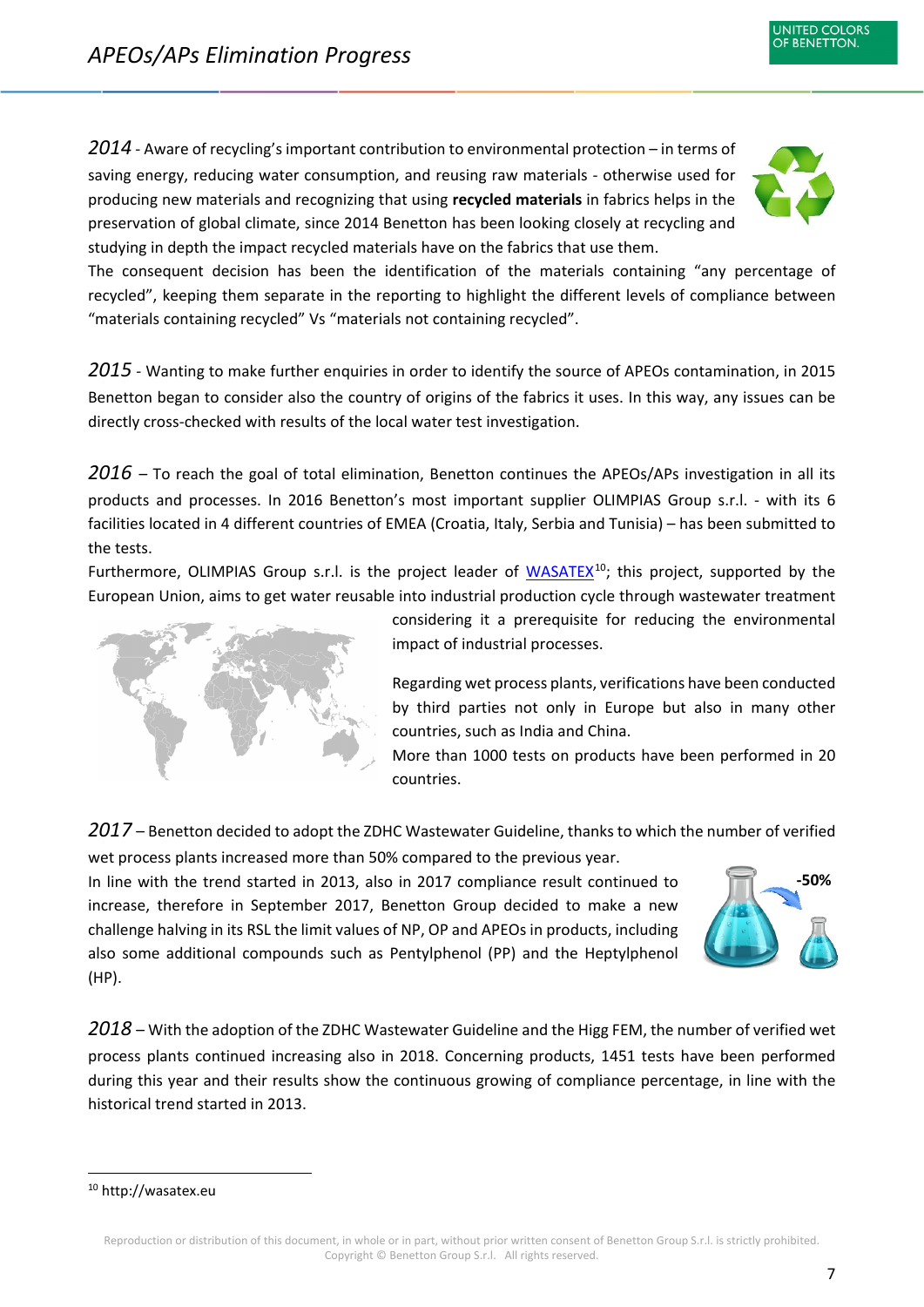<span id="page-8-0"></span>*2019* – In line with the results obtained in the previous year, also in 2019 the number of verified wet process plants has increased of more than 50%. The continuous growing of compliance percentage is in line with the historical trend, as shown by the results of the 1757 tests performed on products. Also regarding products, in 2019 there has been an increase of almost 20% comparing to 2018.

# <span id="page-8-1"></span>*Data and Graphs*

Results of the analysis performed in 2020 are presented in the following tables, by considering, respectively, all materials (i.e. including material containing recycled, 1608 test) rather than the materials non containing recycled (1568 test). In particular, tables 1 and 2 present the number of tests that have been performed, while tables 3 and 4 present the percentage of detected compounds.

| <b>Concentration range</b> | <b>APEOS/APS</b> | <b>NP</b> | ΟP        | <b>PP</b> | HP        | <b>NPEs</b>    | <b>OPEs</b> |
|----------------------------|------------------|-----------|-----------|-----------|-----------|----------------|-------------|
| ppm                        | # of test        | # of test | # of test | # of test | # of test | # of test      | # of test   |
| > 500                      |                  | 0         |           | 0         |           |                |             |
| $50 - 500$                 |                  | 0         | 0         | 0         | 0         | $\overline{4}$ |             |
| $3 - 50$                   | 80               | 0         | 0         | Ω         | 0         | 77             | 8           |
| <b>Not Detected</b>        | 1523             | 1608      | 1608      | 1608      | 1608      | 1527           | 1599        |
| Total                      | 1608             | 1608      | 1608      | 1608      | 1608      | 1608           | 1608        |

**Table 1**. Number of APEOs/APs tests performed in 2020 grouped by *concentration range (ppm)* and *detected substances (NP, OP, PP, HP, NPEs, OPEs)*.

| <b>Concentration range</b> | <b>APEOS/APS</b> | <b>NP</b> | <b>OP</b> | <b>PP</b> | HP        | <b>NPEs</b> | <b>OPEs</b> |
|----------------------------|------------------|-----------|-----------|-----------|-----------|-------------|-------------|
| ppm                        | # of test        | # of test | # of test | # of test | # of test | # of test   | # of test   |
| > 500                      | 0                | 0         | Ω         | 0         |           |             | 0           |
| $50 - 500$                 | 3                | 0         | Ω         | $\Omega$  |           |             |             |
| $3 - 50$                   | 70               | 0         | 0         | 0         | Ω         | 67          | 8           |
| <b>Not Detected</b>        | 1495             | 1568      | 1568      | 1568      | 1568      | 1499        | 1559        |
| Total                      | 1568             | 1568      | 1568      | 1568      | 1568      | 1568        | 1568        |

**Table 2**. Number of APEOs/APs tests performed in 2020 on material non containing recycled, grouped by *concentration range (ppm)* and *detected substances (NP, OP, PP, HP, NPEs, OPEs)*.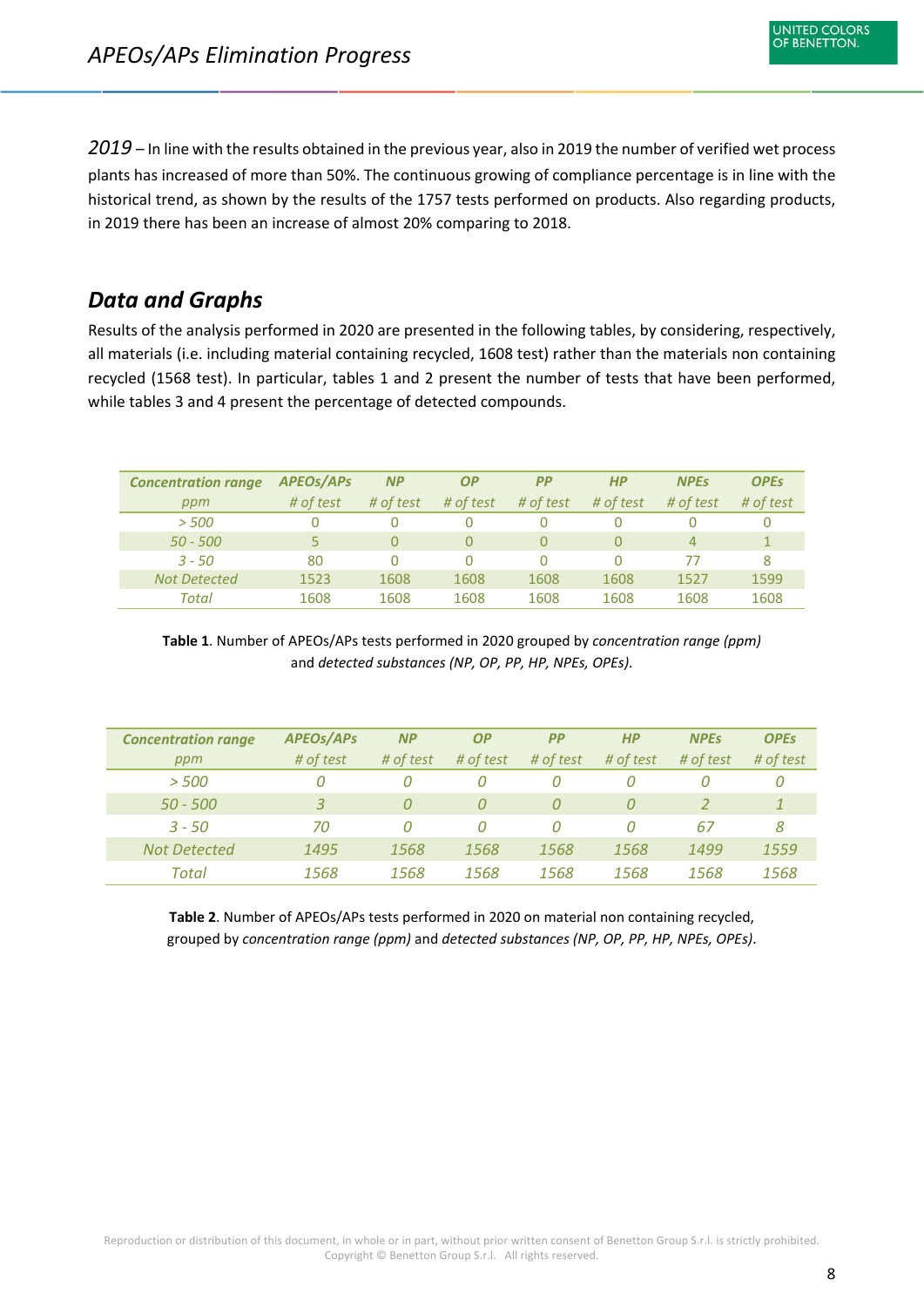| <b>Concentration range APEOs/APs</b> |            | <b>NP</b> | <b>OP</b> | PР  | HP         | <b>NPEs</b> | <b>OPEs</b> |
|--------------------------------------|------------|-----------|-----------|-----|------------|-------------|-------------|
| ppm                                  | %          | %         | %         | %   | %          | %           | %           |
| > 500                                | 0.0        | 0.0       | 0.0       | 0.0 | 0.0        | 0.0         | 0.0         |
| 50 - 500                             | 0.3        | 0.0       | 0.0       | 0.0 | 0.0        | 0.2         | 0.1         |
| $3 - 50$                             | 5.0        | 0.0       | 0.0       | 0.0 | 0.0        | 4.8         | 0.5         |
| <b>Not Detected</b>                  | 94.7       | 100       | 100       | 100 | 100        | 95.0        | 99.4        |
| Total                                | <i>100</i> | 100       | 100       | 100 | <i>100</i> | <i>100</i>  | <i>100</i>  |

**Table 3**. Percentage of detected APEOs/APs in 2020 grouped by *concentration range (ppm)* and *detected substances (NP, OP, PP, HP, NPEs, OPEs)*.

| <b>Concentration range</b> | <b>APEOS/APS</b> | <b>NP</b>  | <b>OP</b>  | <b>PP</b>  | HP         | <b>NPEs</b> | <b>OPEs</b> |
|----------------------------|------------------|------------|------------|------------|------------|-------------|-------------|
| ppm                        | %                | %          | %          | %          | %          | %           | %           |
| > 500                      | 0.0              | 0.0        | 0.0        | 0.0        | 0.0        | 0.0         | 0.0         |
| $50 - 500$                 | 0.2              | 0.0        | 0.0        | 0.0        | 0.0        | 0.1         | 0.1         |
| $3 - 50$                   | 4.5              | 0.0        | 0.0        | 0.0        | 0.0        | 4.3         | 0.5         |
| <b>Not Detected</b>        | 95.3             | 100        | 100        | 100        | 100        | 95.6        | 99.4        |
| Total                      | <i>100</i>       | <i>100</i> | <i>100</i> | <i>100</i> | <i>100</i> | <i>100</i>  | <i>100</i>  |

**Table 4**. Percentage of detected APEOs/APs in 2020 on material non containing recycled, grouped by *concentration range (ppm)* and *detected substances (NP, OP, PP, HP, NPEs, OPEs)*.

By comparing results from 2013 to 2020, it is possible to see how the compliance (i.e., the % of *Not Detected*) is increasing year by year (Figure 2), both considering recycled material included and excluded.



**Figure 2** APEOs/APs Compliance percentage during the years.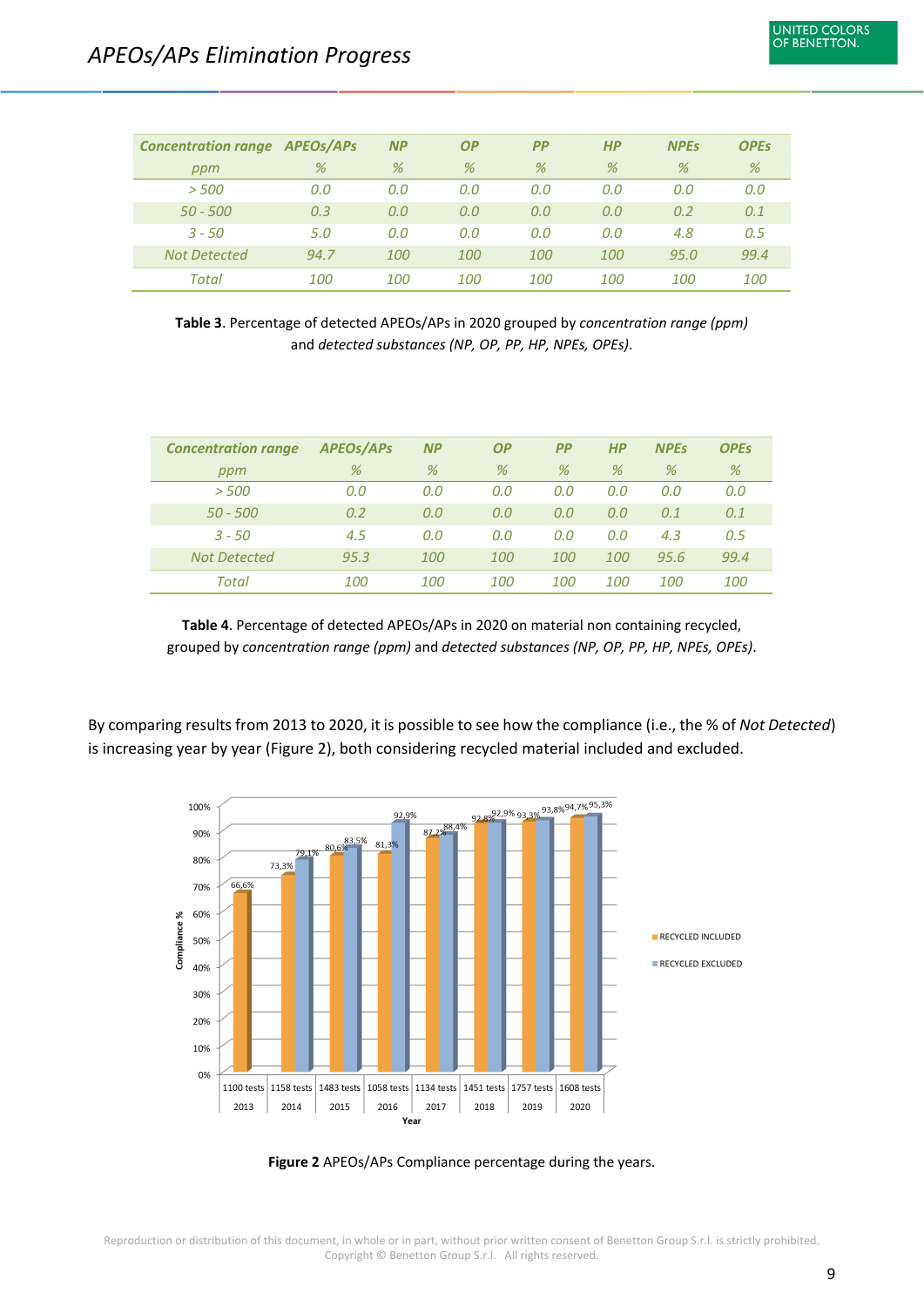Concerning the comparison of the "concentration range", because of the change of the threshold (from >1000, 100-1000, 3-100 to >500, 50-500, 3-50, respectively) is not possible to fully compare historical data with the most recent. The following figure 3 and 4 show what happened till 2017.



**Figure 3** "Recycled included" compliance percentage by concentration range from 2013 to 2017.



**Figure 4** "Recycled excluded" compliance percentage by concentration range from 2013 to 2017.

Reproduction or distribution of this document, in whole or in part, without prior written consent of Benetton Group S.r.l. is strictly prohibited. Copyright © Benetton Group S.r.l. All rights reserved.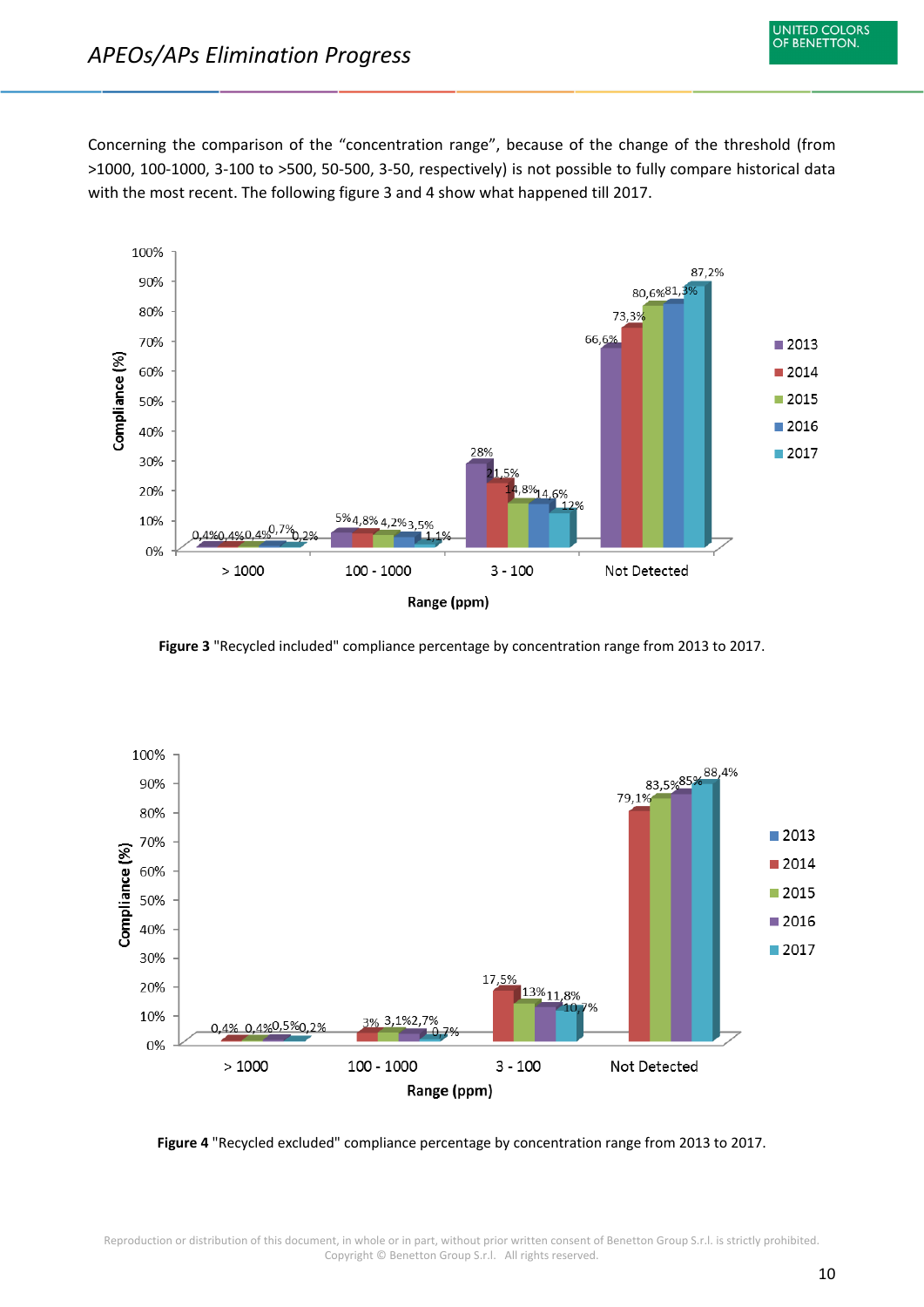To ensure continuity and for a better understanding, 2017 results have been compared with those of the last three years (i.e. 2018, 2019 and 2020) by combining the respective concentration ranges as shown in Figure 5 and Figure 6. They confirmed that further progresses have been achieved even in the 2020.



**Figure 5** "Recycled included" compliance percentage by concentration range in the years 2018, 2019 and 2020.



**Figure 6** "Recycled excluded" compliance percentage by concentration range in the years 2018, 2019 and 2020.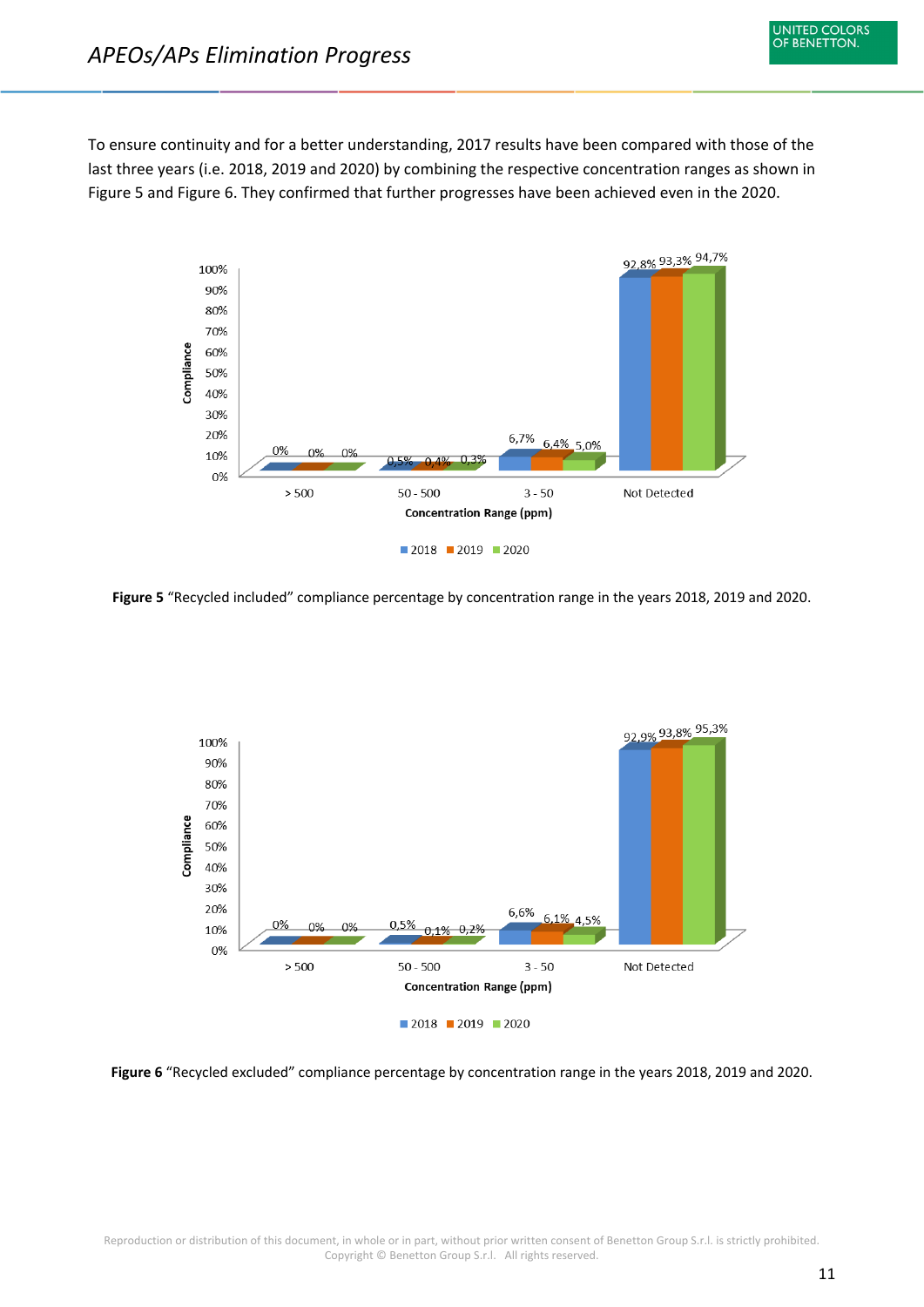## <span id="page-12-0"></span>*Water Tests*

As shown in Figure 1, simultaneously to the APs/APEOs tests on the products, since 2013 Benetton is also testing discharges of hazardous chemicals into water used in the Wet Process plants within its supply-chain.

Until 2016, tests consisted in sampling water in three crucial points: *Raw Waste Water - RWW* (sampled at the end of the production line), *Incoming Water – InW* (sampled at the water sourcing point), *Treated Waste Water - TWW* (sampled at the exit of the Effluent Treatment Plant) and testing them for all 11 DETOX Chemical Groups[11](#page-12-2) plus Cyanide. In particular, *RWW* is tested for all 12 chemical groups, *InW* and *TWW* are tested in case of findings on RWW and focused on founded groups.

Starting from 2017, with the adoption of the ZDHC Wastewater Guideline, 18 groups are tested: Conventional Parameters, Heavy metals and Cyanide, Alkylphenols and Alkylphenols Ethoxylates (APs/APEOs), Chlorobenzenes and Chlorotoluenes, Chlorophenols, Dyes – Azo, Dyes – Carcinogenic, Dyes – Disperse, Flame Retardant, Glycols, Halogenated Solvents, Organotin Compounds, PFCs, Phthalates, Poly Aromatic Hydrocarbons (PaHs), Volatile Organic Compounds (VOCs).

As already noted in previous sections, all results are available on the Benetton's website and, for Chinese plants, also in the IPE website. In particular, during 2020, water at 159 plants have been tested and their respective reports have been disclosed on Benetton's website. For 40 of these plants the link to the IPE platform is also available  $12^{13}$  $12^{13}$  $12^{13}$  $12^{13}$ .

## <span id="page-12-1"></span>*Next steps …*

Benetton will continue to control for APEOs over the coming years by creating awareness in the entire supply chain, through products verification (as much as possible at the source, then focused on raw materials and compliance of chemical formulations) and locally by testing waters, as well as through environmental audits. As mentioned before, sampling, testing and auditing activities will be appointed to third-party.

Over the years, Benetton has reached the awareness that the total elimination of APEOs is intrinsically difficult (especially when referring to products that, to protect the environment and resources, are recovered from previous uses), the Group has taken concrete actions to reach the ambitious goal that had set in 2013. Even if 2020 marked the deadline for the Detox Commitment, Benetton efforts will not stop but, on the contrary, they will continue by further strengthening its RSL.

According to this, in the due course of the 2021 the list of the APEOs compounds to monitor will increase as well as the limits will be lowered.

Experience in this field will surely lead to more information about the benefits of a cleaner production in the supply chain.

Partnerships with chemical industries are leading to the development of further positive lists of chemical products and formulations that comply with Benetton's RSL.

Being firm in its purpose, Benetton continues the intensive test program to identify contamination sources on materials and products, addressing specific communication and "best practices" suggestions.

<span id="page-12-3"></span><sup>12</sup> http://www.benettongroup.com/sustainability/detox/wet-process/water-test-results/

<span id="page-12-2"></span> <sup>11</sup> Alkylphenols and Alkylphenols Ethoxylates (APs/APEOs), Chlorinated Benzenes, Chlorinated Phenols, Colorants; Flame Retardant Products, Short Chain Chlorinated Paraffins, Heavy Metals, Organotin Compounds, PFCs, Phthalates, Solvents.

<span id="page-12-4"></span><sup>13</sup> http://www.benettongroup.com/sustainability/detox/wet-process/ipe-disclosure/

Reproduction or distribution of this document, in whole or in part, without prior written consent of Benetton Group S.r.l. is strictly prohibited. Copyright © Benetton Group S.r.l. All rights reserved.